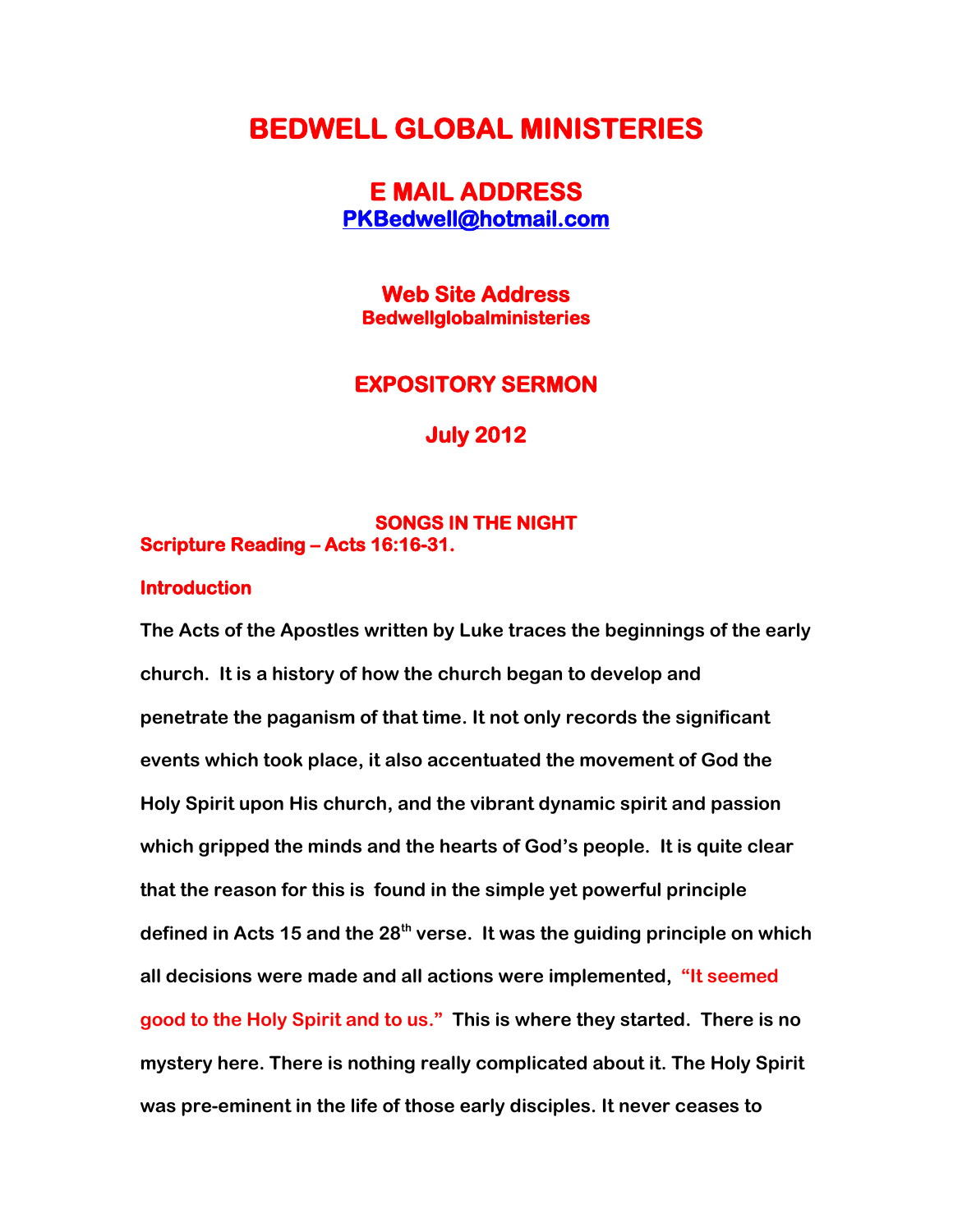**amaze me why so many in the contemporary church do not appear to have latched on to this fundamental principle. They may give it a casual nod of agreement to its importance. Some even verbally approve of it because it sounds like the right stand to take. But they are so busy about many things that it is pushed into the background and neglected. This is tragic. So often they are like Martha when one day Jesus visited her house. She was busy in the kitchen while Mary sat at the feet of Jesus and listened to what He had to say. Martha complained about that, but Jesus said Mary had chosen the better part. From the human point of view Martha's way of doing things was the better part. The human mind tends to be impressed and occupied with human plan, human ingenuity and human busyness. All of which has a measure of value. From the Divine point of view, however, what Mary did was of first importance. Jesus made this clear when he said that Mary who sat at His feet listening to what He had to say - she had chosen the best way. It was not that what Martha did was so wrong, but it a had the touch of the human upon it. She was caught up in her busyness. She thought that her busyness she had more value than listening to Jesus. Spending time with Jesus was not part of that busyness. She placed emphasis on the wrong priority. Mary however sat at the Feet of Jesus, listened and learned from Him. She took time away from the busyness of home responsibilities to be in touch with Jesus and Jesus said that it was the better way. ( See Luke 10:38-42)**

**Now it is clear the early church was in vital contact with God. The**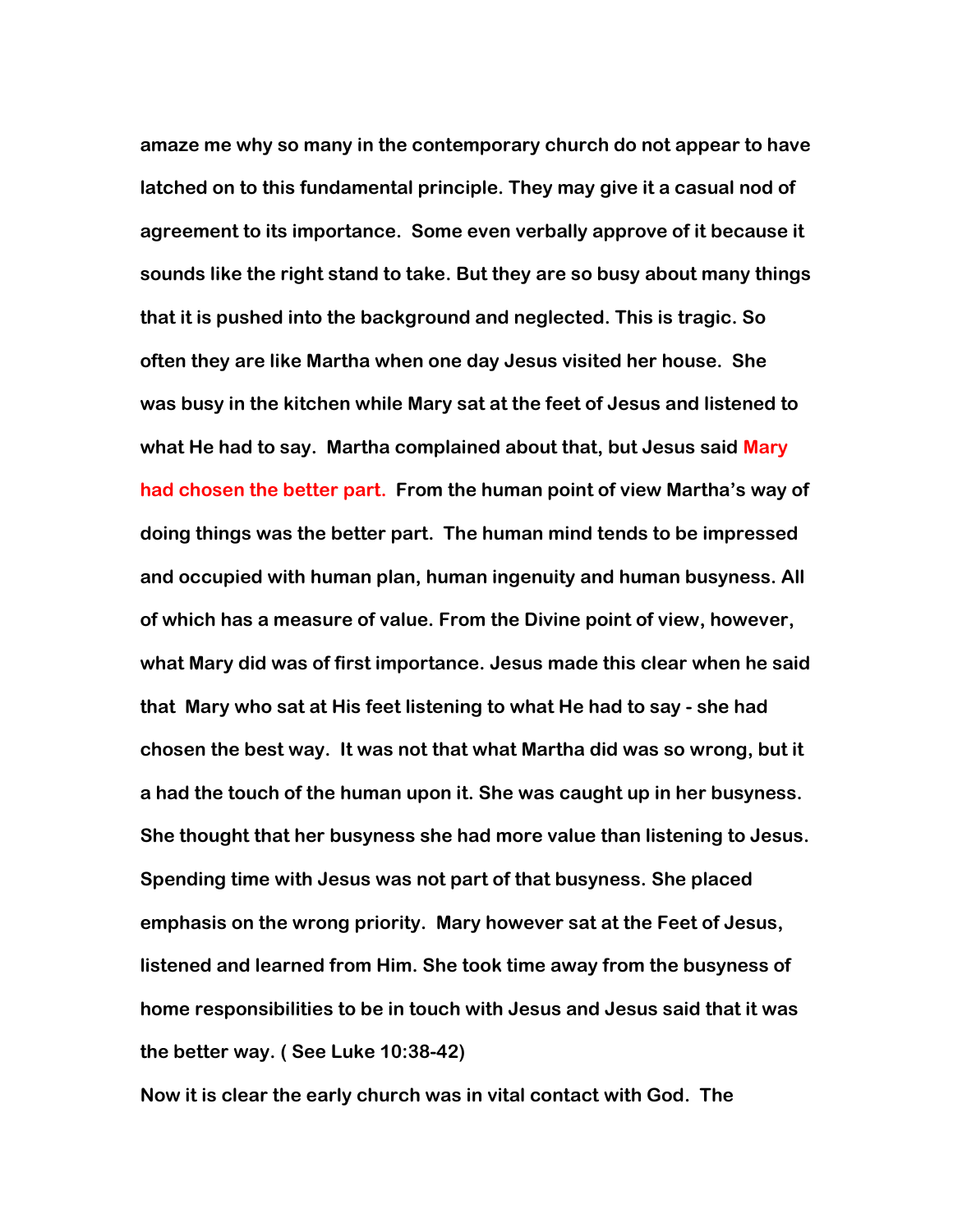**Apostles were in vital touch with Holy Spirit and they recognized His sovereignty in their mission to win the world to Christ. Their philosophy was always "it seemed good to the Holy Spirit and us." They were in touch with the Divine and they carried out His instructions. They took seriously what Jesus commanded them to do. To wait for the promise of the Father, and they would be filled and empowered by the Baptism of the Holy Spirit. They believed Him when He said "without me you can do nothing." And they acted upon it. Here is the open secret for the success of the early disciples as they strove to bring the gospel of Christ to a lost world. The power and fervor with which they preached the gospelimpacted the world because God was upon His people in power and glory. This impact on the world was such, that Luke tells us, they turned the world upside down. I find that amazing. It was not because God chose specialized people to do His work. Let us never forget that the church was composed of common people and ordinary people like you and I. They made themselves available to God and extra-ordinary things took place through these ordinary people. While they were differences in personalities, social standing, family background and environment, they had one thing in common. They were all filled with the Spirit of God, and the disciples who were gripped with fear before Calvary, after Pentecost went into the world to proclaim the Gospel with boldness. When they were persecuted they rejoiced because they were counted worthy to suffer for the Lord Jesus Christ.**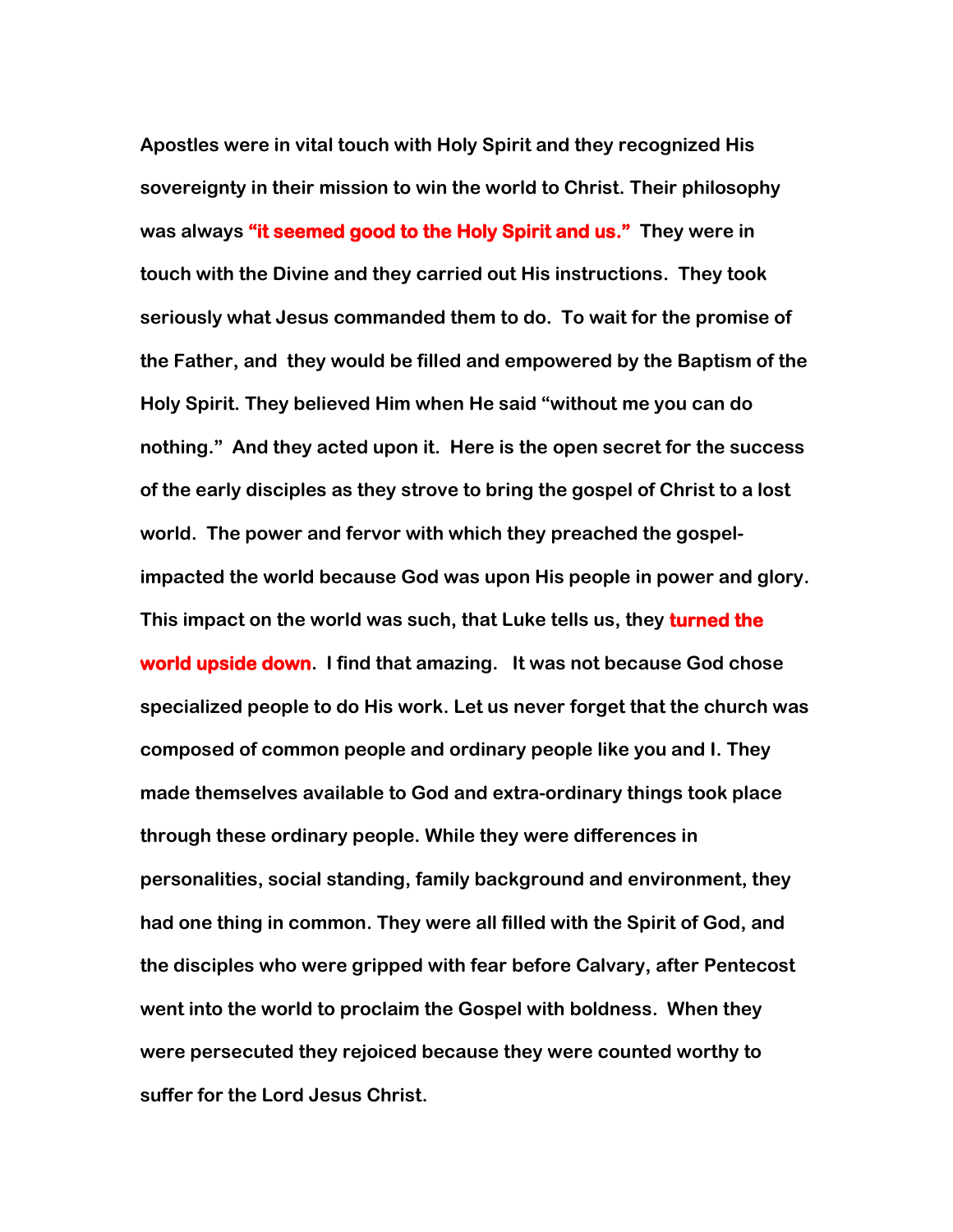**Men and women of the Spirit are joyfully resilient. The question that haunts us is "can we possess the same resilient spirit - the same spiritual power - the same spiritual victory?" I believe we can, if we fulfill the conditions that the early church fulfilled. Indeed in many areas it is happening in the church in our day. One of the fruits of the dynamic presence of the Holy Spirit is a resilient victorious spirit.**

**In the story we read of Paul and Silas in prison what struck me was the joy with which they praised the Lord. They had been charged with sedition. They were placed in stocks and beaten with rods. It was physical brutality of the worst kind. But they sang in the darkest hour of the night, for they sang at midnight. Their voices lifted in praise. Their backs were lacerated, bruised, bleeding and unwashed. Down in that dungeon they praised God. These were not circumstances conducive to singing. We would understand it a little better of they endured all of this with a quiet resignation or in stoical silence. We can understand that. Witnessing to the power of God was what they were about in the world. Their singing was their witness in the dungeon. These men were possessed of a Spirit who enabled them to sing in spite of the pain and dark circumstances. We might ask "How can this be? This should not be! My first question would be, "what do these men have that inspires them to rejoice in spite of their agonizing circumstances?" They were not caught up in their pain they were caught up in their God. This tells me that we do not necessarily need beautiful sanctuaries or carefully monitored temperatures**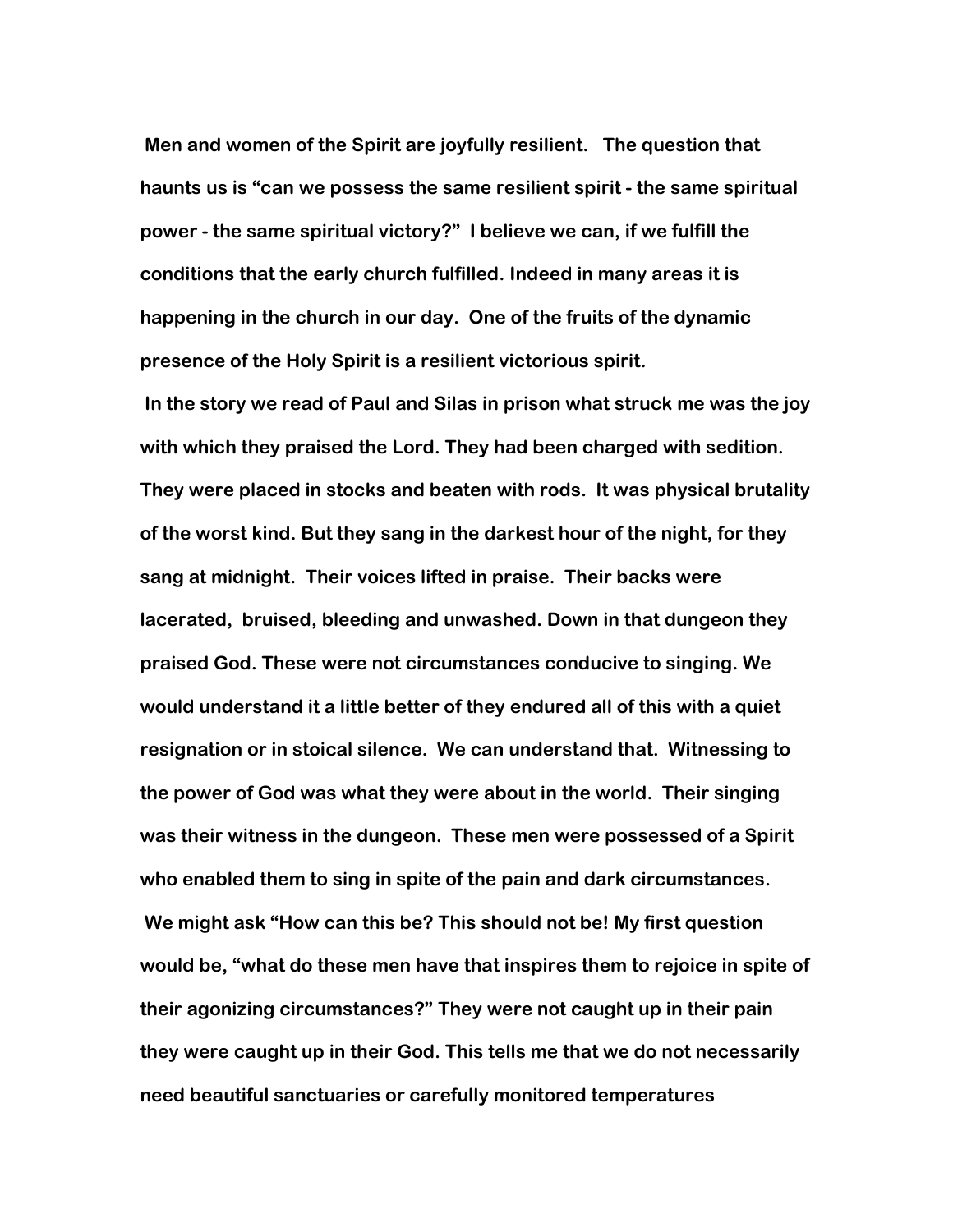**and entertaining music to inspire praise and worship. We do not need a perfect environment and comfortable life style in order serve and worship God. These things maybe enjoyable and acceptable, but they are not indispensable to the spirit of worship. When worship is from the heart, it does not matter where we worship, or in what circumstances we face, because true worship involves focusing our whole being on God. Genuine worship is an attitude or posture of the heart and should not be controlled by the outward conditions. This singing in the prison house came from within and it was a dynamic witness to those about them. What they preached they lived. The difficulties did not dampen their singing. . Their problems did not paralyze their praise. There is no doubt that something miraculous took place in the prison that night. They sang songs in the in the darkest hour of the night.**

**The question I ask is "why was it possible to reveal this wonderful spirit?" "What gave birth to exuberant joy? A study of this incident in the life of the early church has the answer to this question. The followers of Jesus had found the secret of singing in all circumstances. The infilling of the Holy Spirit is the open secret of their resilience. Men and women of the Spirit have a song in their hearts no matter what the circumstances maybe. It is the Holy Spirit who gives a song in the night.** 

**Paul and Silas were concentrating on witnessing and the preaching of the Gospel as they were led by the Holy Spirit. This commitment to their witness for Christ was defined and definite. The question still remains as**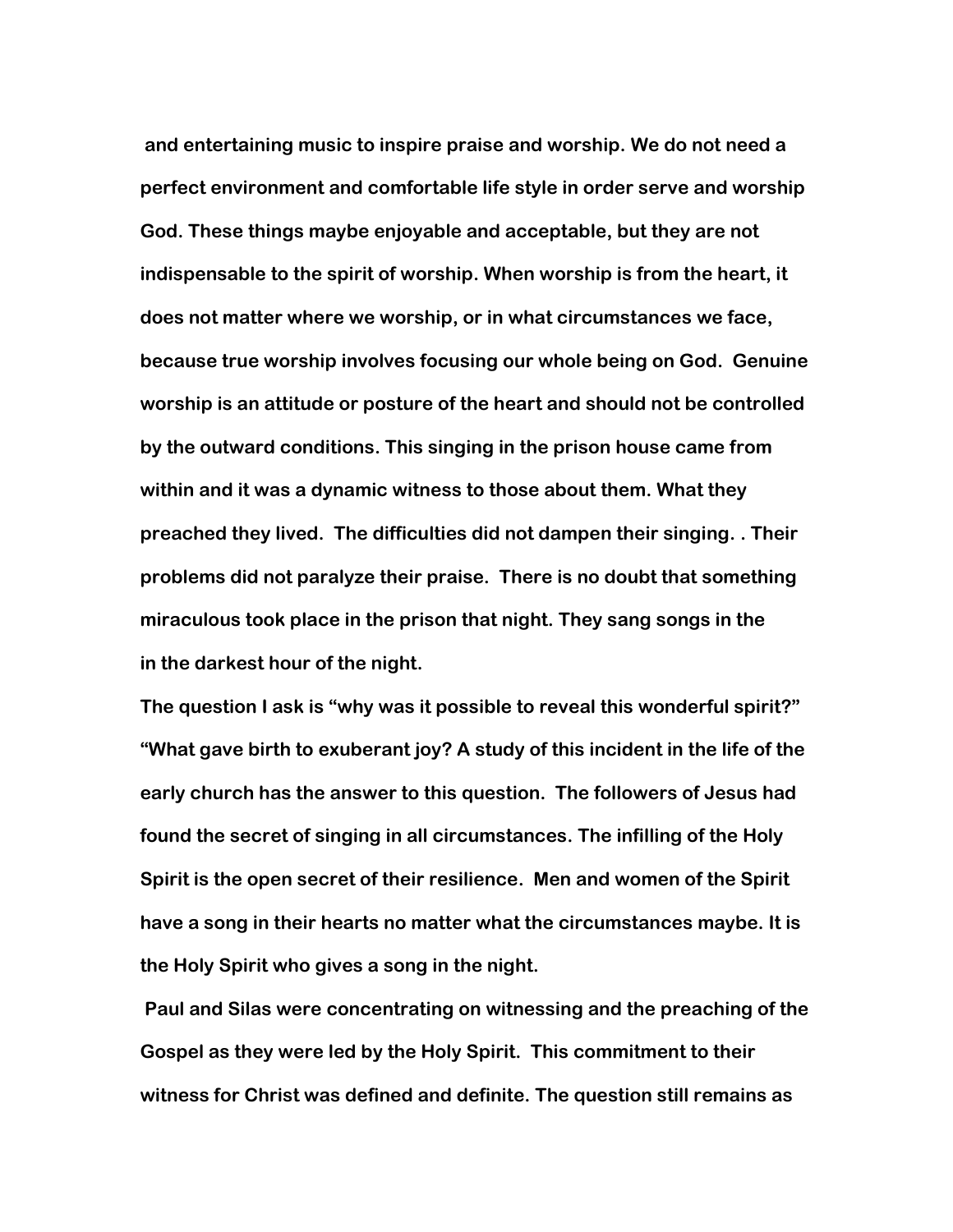**to why were they able to sings songs in the night.** 

**To sum it all up It was because of their complete**

### **1. DEPENDENCE ON THE PRESENCE OF GOD. Acts 16:16-18,25, The**

**scripture tells us in verse 16 that they were on their way to the,**

**a.Place of Prayer. And again in verse 25, they were praying in the dungeon. They possessed the constant spirit of of persistent prayer which was an integral part of the life and ministry of the early Christians. Prayer is a testimony to dependence on God. It is a clear recognition of total reliance on Him. These men always found a place of prayer, for they knew prayer is dependence on the presence and power of God. They also knew that the place of prayer linked them to the power of God. In all of their service to God they found the place of prayer. And it is also clear that the place of prayer is,**

**b. The Place of Power. Acts 16:18 The presence of the Holy Spirit is essentially the power of the church or the Christian. Jesus said that they would receive power after the Holy Spirit came upon them. This is the answer to the weakness of man. The channel of this power is prayer. Power is appropriated when prayer links the impotence of man with the omnipotence(Almighty power) of God.**

**In this incident, Paul and Silas faced a demon which possessed a slave girl. It was only the power of God which could defeat this evil spirit. They found that power in the place of prayer. R. A. Torrey wrote "that prayer is the key that unlocks all the storehouse of God's infinite grace**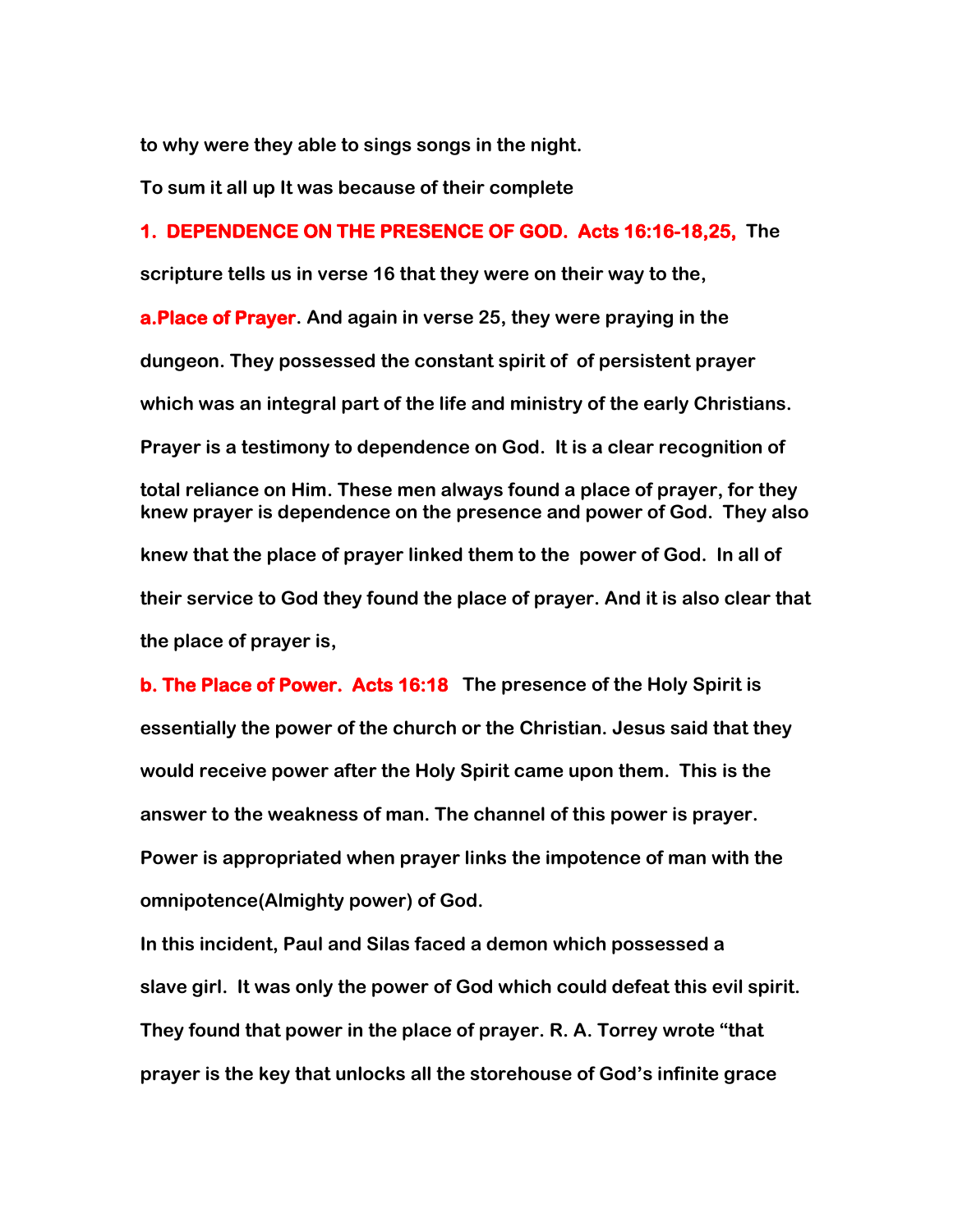**and power. All that God is and all that God has is at our disposal." If there is prayerlessness in the life in our lives, it is an indication that we think that we do not need God's presence and power in our lives or in the life of the Church. We may not do this intentionally. But it is a dangerous unintentional attitude to have. All ranged about us are "rulers, authorities, the powers of the dark world and against spiritual forces of evil in heavenly realms." Ephesians 6:12. These are the malignantly evil forces with which we are confronted. There is no program or ministry no matter how good or well planned they maybe that can defeat or overcome these powers - NONE AT ALL. Nor can the child of God conquer them in his own strength. Paul tells us that we do not live by the standards of the world. For though we live in the world we do not wage war as the world does. The weapons we fight with are not the weapons of the world. On the contrary, they have divine power to demolish strongholds. 2 Corinthians 10:2-4. Divine power lies in a dynamic and vibrant prayer life. If we are too busy to pray we are too busy to have power and too busy to be effective. To do God's work without prayer is dangerous and ineffective. I am becoming more and more convinced of this. I agree with Dr. W.E McCumber who rightly warned us that "the mission of Jesus is unsafe in the hands of a prayer less church. The devil fears nothing less than he fears a people who play at religion but do not pray." There is a real sense that in our personal lives and in the church when we do not pray we are playing at religion. On the contemporary scene we seem to be more**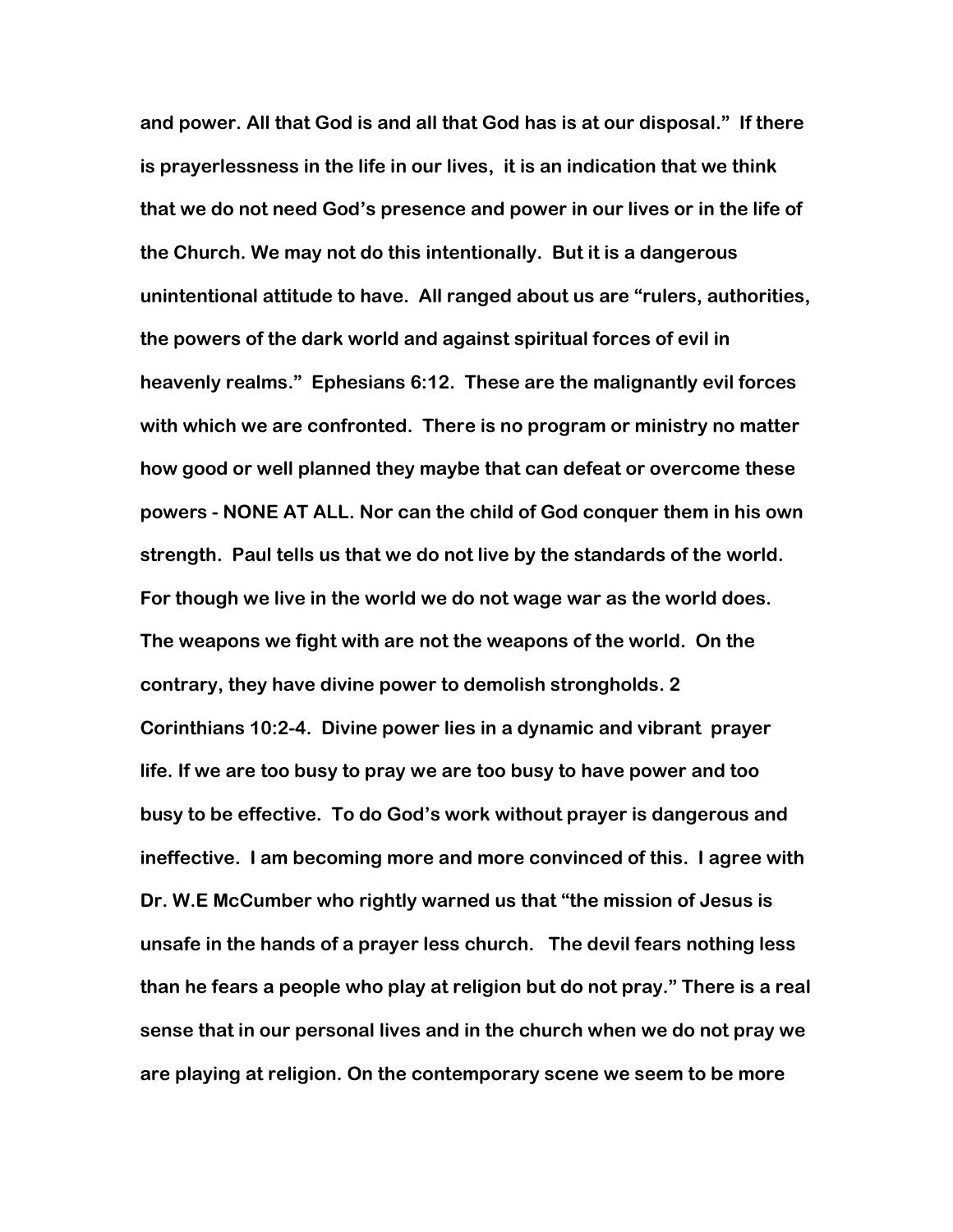**willing to spend time planning for church ministries and activities than we are to spend time in prayer. It is unmistakably clear that while prayer may not have lost its place in the church it has lost its place of priority. The result is that there may be a great deal of activity in the church but without prayer we accomplish little. It is not that these activities are invalid. Strategies and forward planning may have their place. I want to make clear that this not a discussion to discount or eliminate the need for strategies. It is not a challenge to discard ministries in the church, but rather a challenge to re-evaluate our priorities in order to ensure that Biblical priorities are established. The early Christians were redemptively effective because they recognized what was the essential and indispensible priority in church witness, church expansion and the evangelization of all people of all nations. The pre-eminence and sovereignty of the Holy Spirit was of first importance in the hearts and mind of those early Christians. What is clearly evident in our day that prayer seems to have lost its place of priority in the church and in the lives of many Christians. Paul and Silas in the midst of their missionary journey took time to go the place of prayer. The place of prayer is the place of spiritual power.** 

 **One day in Lucerne, Switzerland, a man went up to the summit of Mt. Pilatus in a cable car operated by hydraulic power. As he ascended, he marveled the miracles of modern engineering. More than halfway up, his attention was caught by a waterfall. The water poured down the**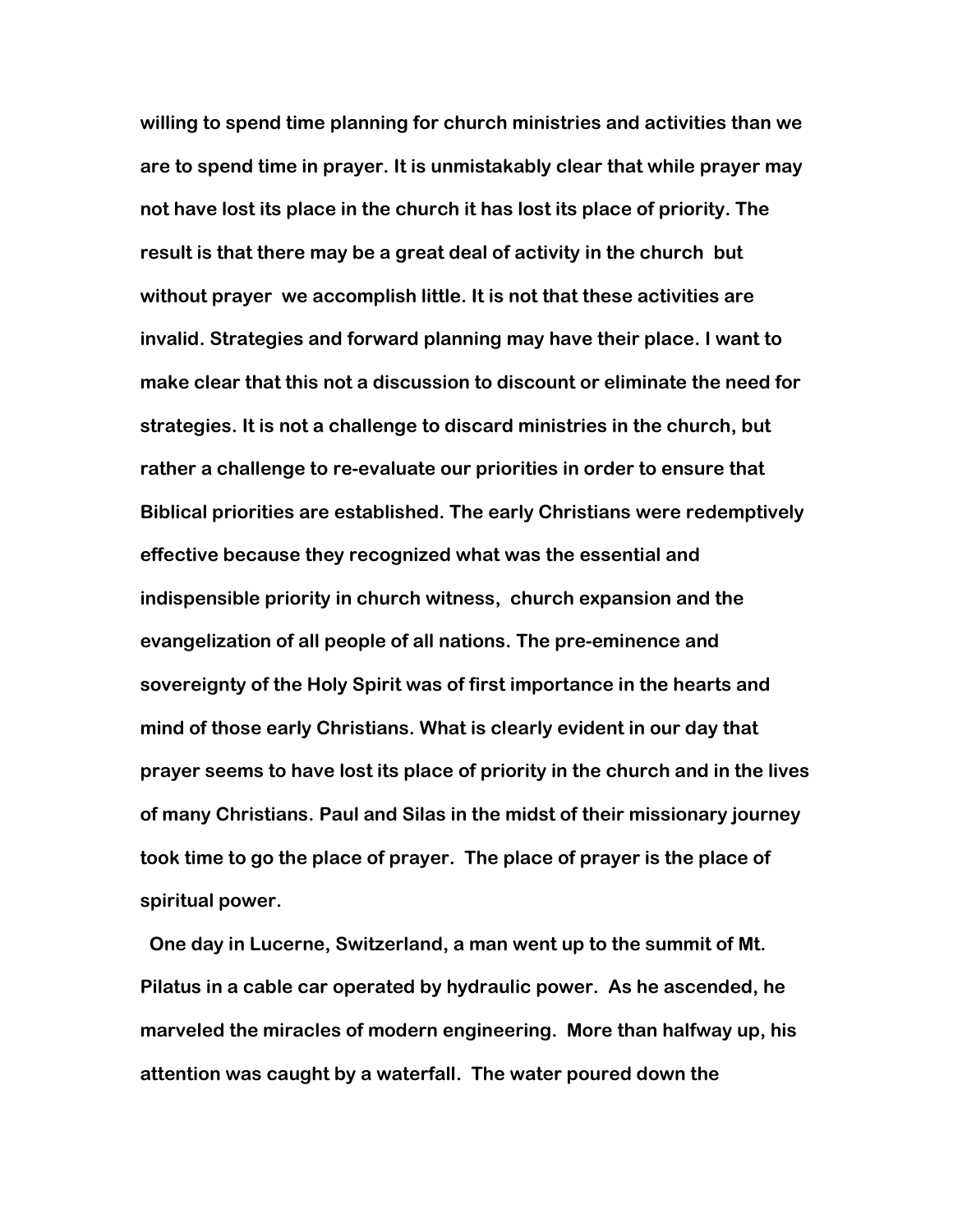**mountainside. If the railway symbolized modern science, then that waterfall was the symbol of primitive nature. What a contrast! He thought. Then it suddenly occurred to him that the waterfall was not a contrast but a complement. It was the source of that hydraulic power. It was the force of that water that was driving him up. So it is with prayer. The power that takes us up to God is the same power that comes from God. The Apostles were able to sing in the darkest hour of the night because of their dependence on God.** 

**Furthermore note their commitment to their mission was evident by their**

### **2. DEVOTION TO THE PURPOSES OF GOD. Acts 16:17.**

**This devotion is revealed because they had committed themselves to a. The Rule of a God's Sovereignty in their Lives. Acts 16:17. They knew to whom they were surrendered. The demon in the slave girl recognized this to be true. "These men are "servants of the Most High God, who are telling you the way to be saved." Acts 16:17. The key phrase here is that they were "servants of the Most High God." This was the testimony of the demon about them. That is significant. In these words the demon revealed the complete devotion of Paul and Silas to the service of God and the proclamation of the Gospel. The contrast between the slave girl and Paul and Silas is striking. She was a servant of the demon. Possessed and bound by it and it controlled her whole being. But Paul and Silas were servants of the "Most High God." However, the significance of servant hood in the Kingdom of God is that it is always by choice and not by**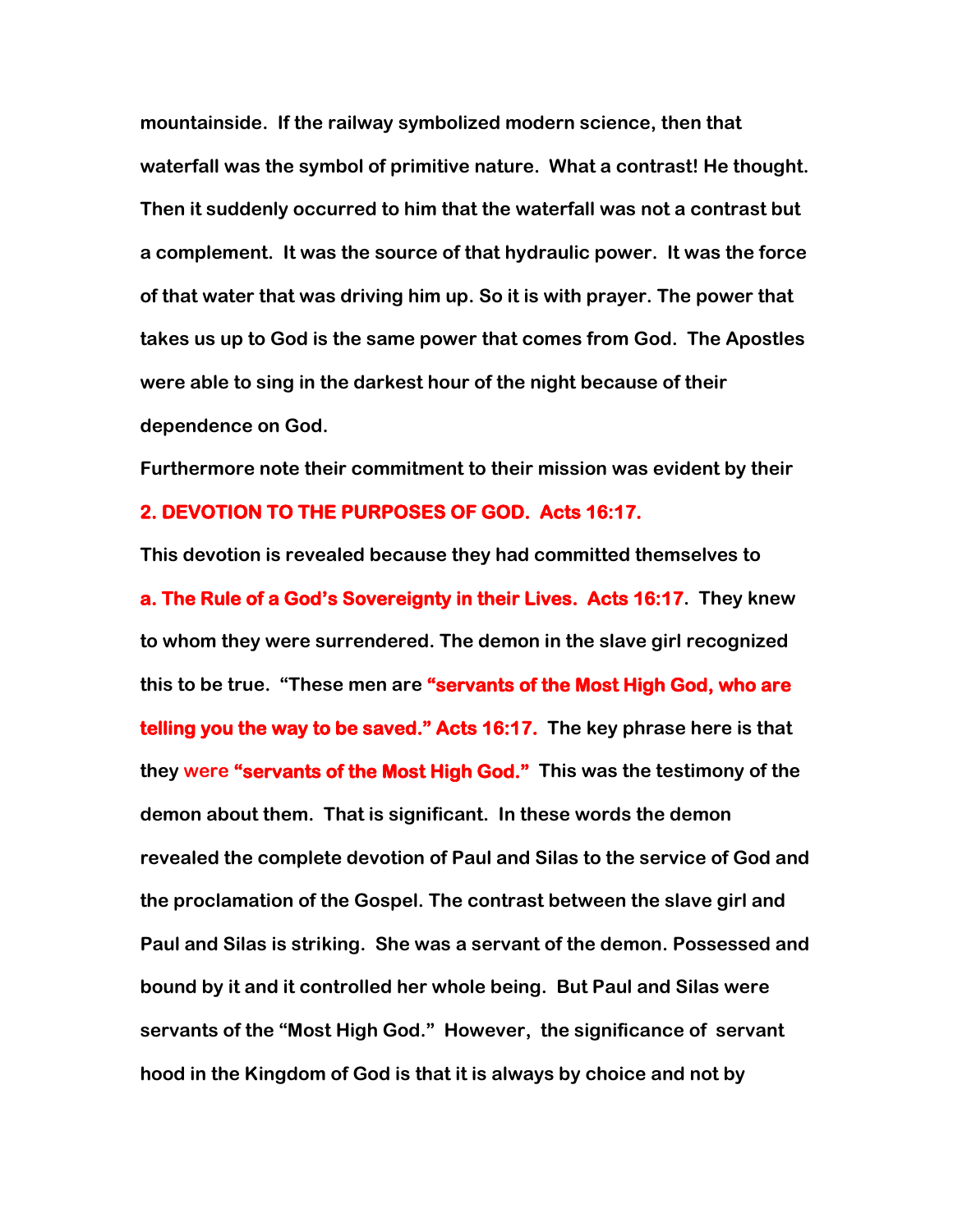**coercion. Paul indicates this to be true, in his letter to the Church at Rome, he says, "thanks be to God though you used to be slaves to sin, you wholeheartedly obeyed the form of teaching to which you were entrusted. You have been set free from sin and become slaves to righteousness. " Paul in a decisive moment on the road to Damascus had become a captive of Christ. A servant of the "Most High God." That decision put a song in his heart. We know this to be true, because in Romans 7 Paul describes the rule, the power and suppressive authority of sin in his life. That bondage brought him into the state of wretchedness. He cried out "What a wretched man I am! Who will rescue me from the body of death. Paul describes his condition of his spiritual pain, misery and anquish as a servant of sin. Pleading for deliverance from the Lord Jesus Christ, he finds freedom in Him and Paul sings a new song, "there is now no condemnation for those who are in Christ Jesus, because through Christ Jesus the Law of the Spirit of Life set me free from the law of sin and death." Romans 8:1-2. In that moment he became a servant of the "Most High God." It was a freedom which he had not known as a devout Jew who kept the whole law unbroken. And I suggest that this is a mark of their commitment to their witness for Christ.** 

#### **b. The Durability of God's Salvation in their lives. Acts 16:22-25.**

**These men had been attacked by the crowd. They were arrested stripped and beaten. They were thrown into prison and their feet were fastened in the stocks. In spite of all of this they did not flinch or retreat or**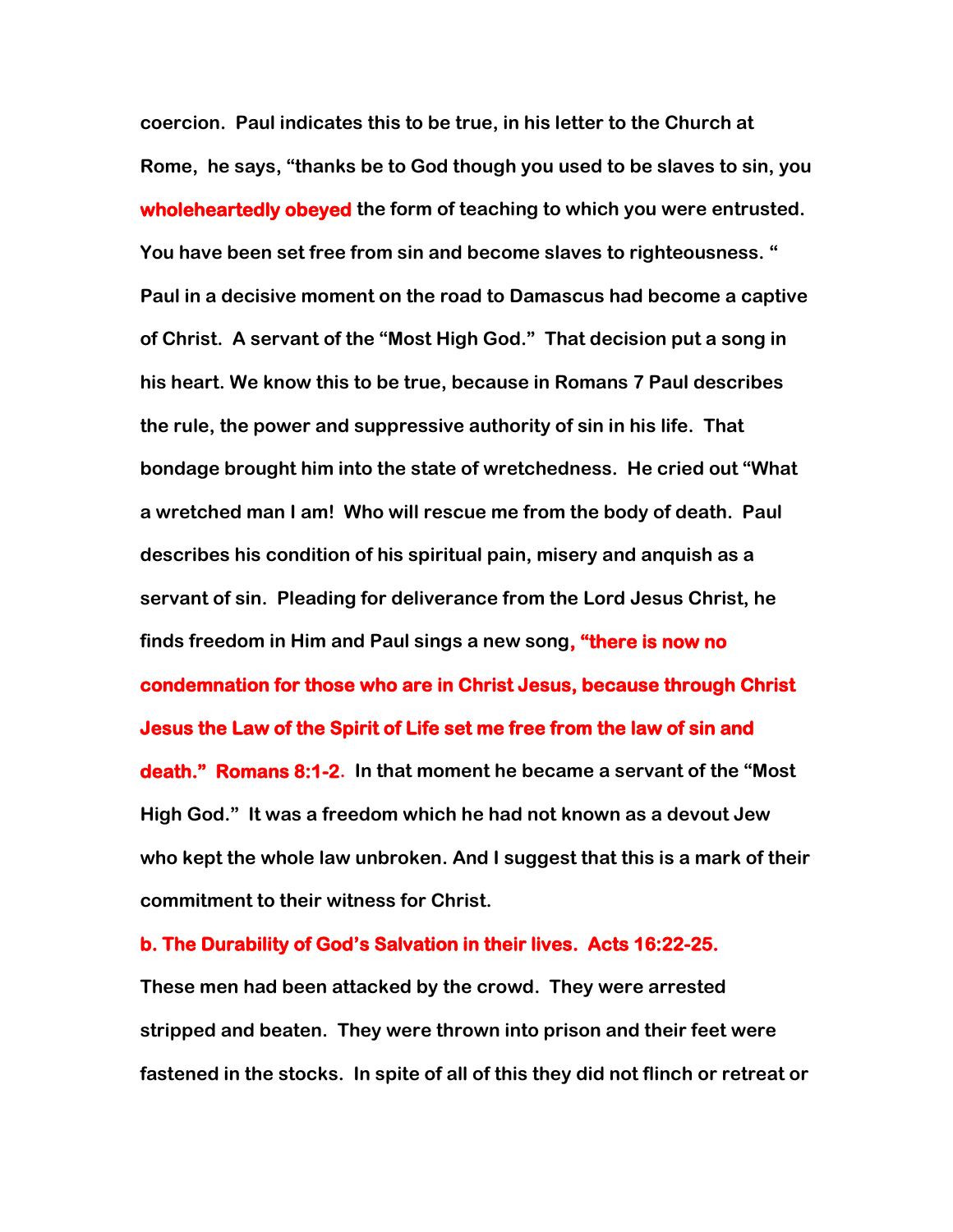**denounce Christ.** 

 **The question comes to mind does Christianity really work under this kind of pressure and pain. Is it practical? Is it durable under stress? If this story has anything to say to us, it is that the Christian faith is durable under intense pressure. Beaten and in prison their witness for Christ did not waver. The scripture tells us that they were praying and singing hymns at midnight.** 

 **Now we might understand that that under such dire circumstances they would pray. That would be the normal thing to do. But to sing that is a different story. It is a testimony to the conquering spirit which is born in the heart that knows the presence and power of God. Well you might say that is the Apostle Paul and Silas. We will never be able to reach that stature. There are those who down through the history of the Christian church have maintained their Christian witness and their Christian song in excruciating pain and intense pressure. Madam Guyon that great saint of the past did not choose her circumstances or her environment. She did not choose her prison. But she did choose not to let her prison imprison her heart. She sang in her prison. Francis Ridley Havergal renowned hymn writer was besieged by her frail body which was not her choice. Ridden by pain she sang in her prison for she testified simply yet strikingly. "Everybody is so sorry for me, except myself." She was singing in her prison. Blindness fell on John Milton the writer and poet, and in that darkness He gave us that magnificent piece of literature called, "Paradise**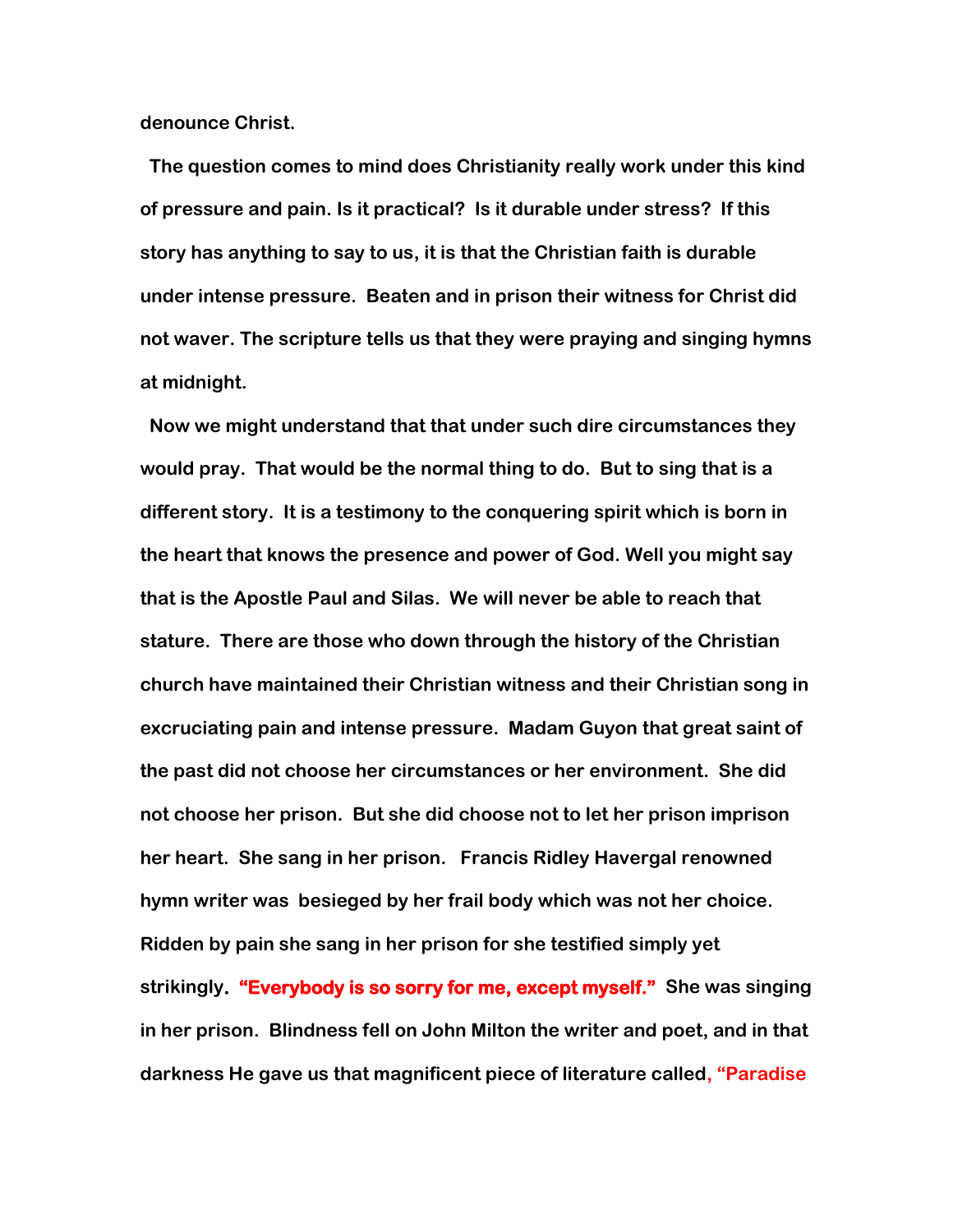**Regained." He sang in the darkness of his prison. June Liddell wife of the Nazarene evangelist P. L. Liddell one Sunday asked permission to pray for those who had come to minister to her. She had been given six months to live. Her prayer was simple yet profound. It would not be understood by the world. She prayed, "Lord thank you for allowing me to have this disease so that I may witness for you." She sang in her prison. The salvation of grace that God gives to us is durable. Paul and Silas sang hymns at the midnight hour.** 

#### **Finally their commitment to the purposes of God is seen in their,**

### **3. THE DECLARATION OF PLAN THE OF GOD. Acts 16:17,25.**

**The slave girl followed Paul and Silas shouting, "These men are servants of the Most High God, who are telling you the way to be saved. She kept this up for many days."** 

**Paul and Silas were fulfilling the plan of God for the salvation souls of men and women. It is the central mission of God's servants to reach lost souls so that they might discover the way to salvation. She must tell the "way to be saved." God has in Christ provided the way to salvation. He sent His one and only Son to suffer bleed and die on the Cross of Calvary and then rise again for our justification. The plan of salvation is now clear. The obstacles have been removed. And God has given His followers both the responsibility and the challenge to tell men and women the way to be saved. It is our privilege to declare his great redemptive plan for a lost and dying world. Paul and Silas were true to that witness. They were**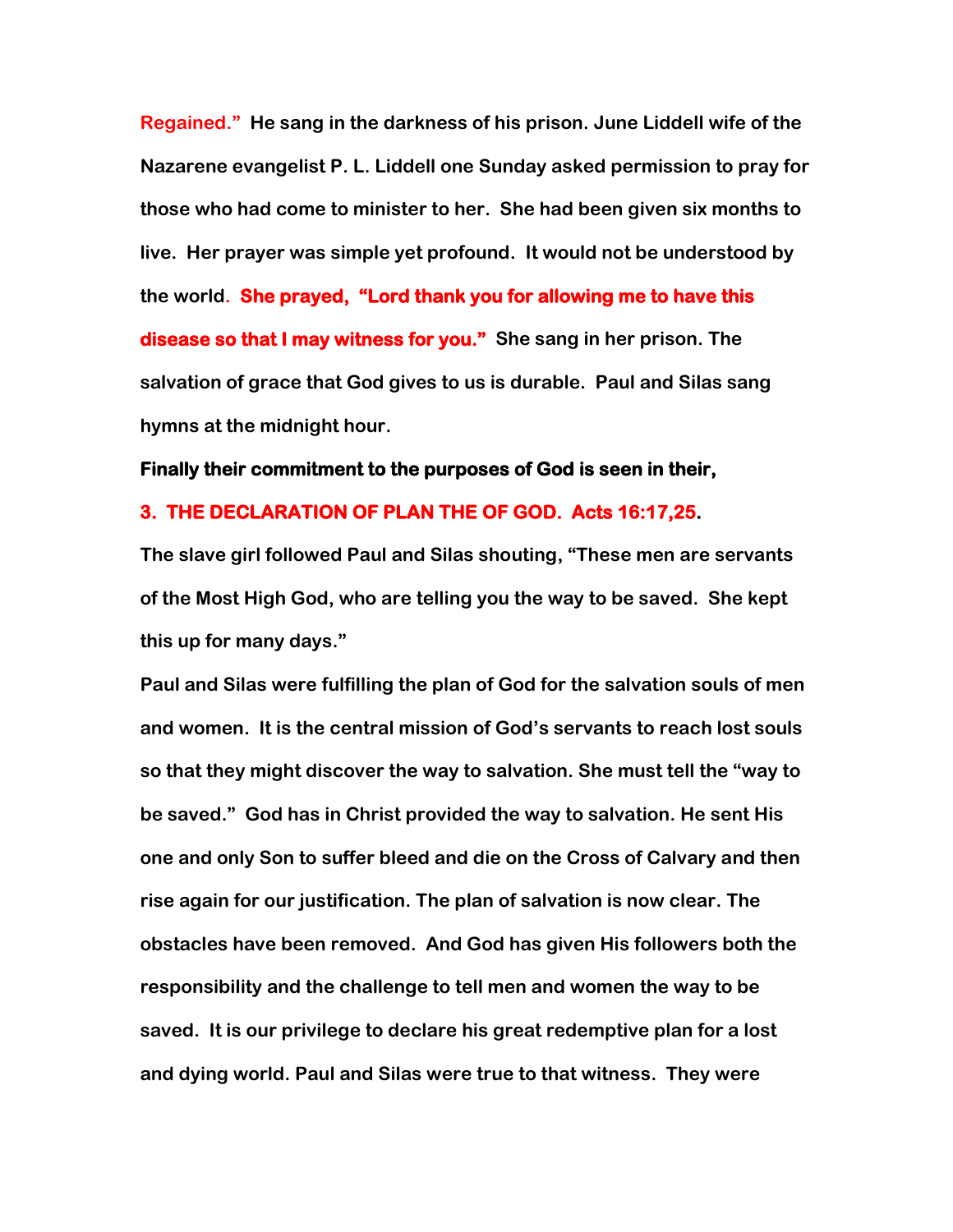**uncompromising and unafraid to present this plan to lost and dying souls. This was their uncompromising witness.** 

**Will you note that their witness was,**

**a. Distinctive. Acts 16:25. The joy of their salvation was so intense that at the midnight hour, they prayed and sang hymns and worshipped. Whoever heard of men singing with lacerated backs, bruised bodies and bound feet fixed in stocks in the darkest hours of the night in a dungeon? This was a new song whose chords rang out with the blending of their faith and the power of the presence of the living Christ in the person of His Holy Spirit. The prison may shut men out from the world, but not from God. The genuine witness will not be snuffed out by the darkness, it will not die in the midst of pressure and it will not be bound by chains. It rises above the those forces which would seek to defeat the Christian. John in his Revelation tells us that there were those in heaven who had been martyred who overcame by the word of their testimony. Their witness was powerful and distinctive. Their witness was also,**

**b. Dynamic. Acts 16:25. Paul and Silas sang hymns and the other prisoners were listening to them. They had preached the way of salvation and proved the genuineness of their message by singing in the midst of their pain and bondage. And the other prisoners were listening to them. They caught the attention of those other prisoners. It is clear from this story that this witness dynamically impacted those who heard it. What we need to realize is that as Christians the world is watching and listening to**